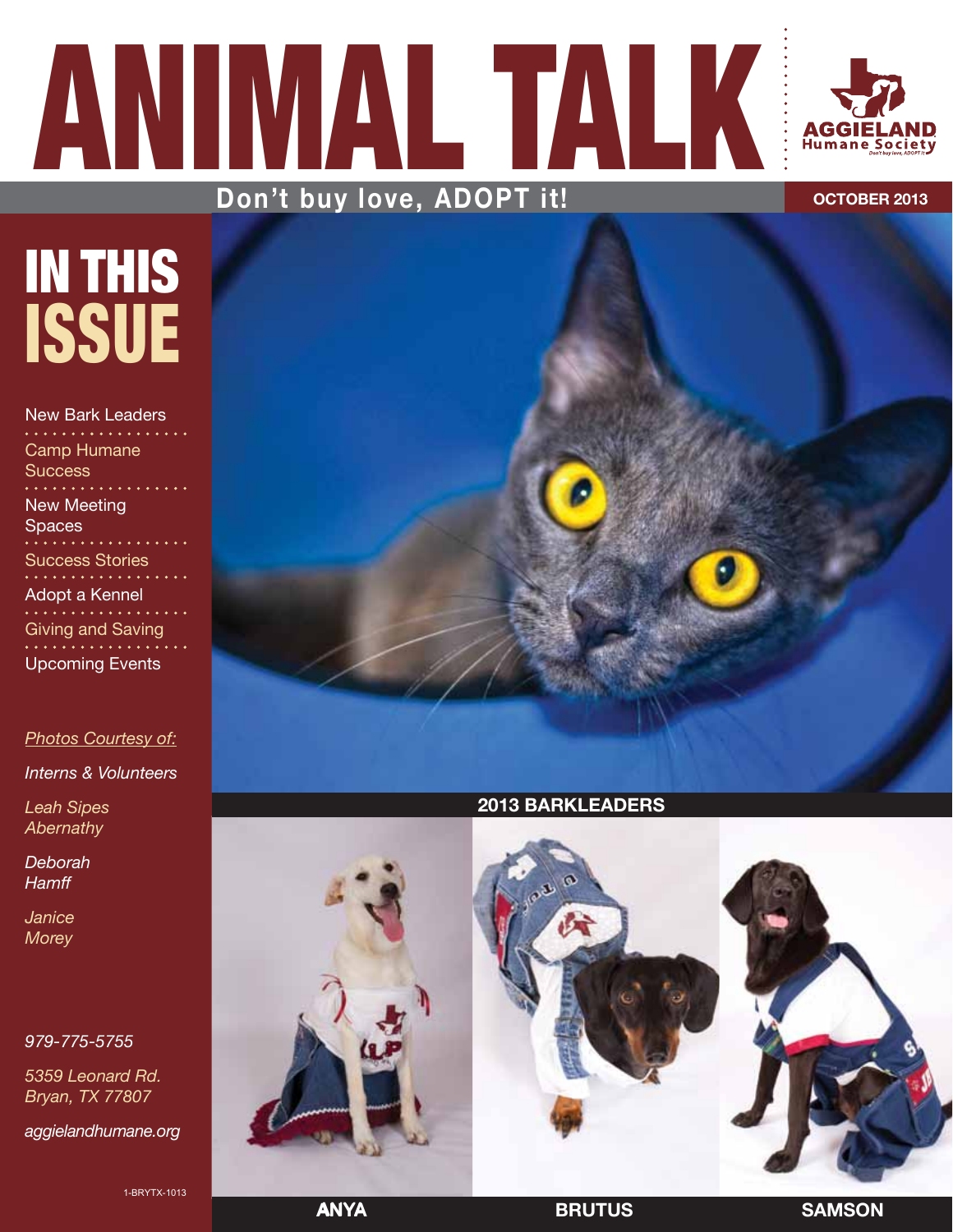

**President** Sgt. Kris Fraley . . . . . . . . . . . . . .

**Vice President** Mr. Shawn Smith . . . . . . . . . . . .

**Secretary** Dr. Darby Roberts

. . . . . . . . . . . **Treasurer** Dr. Bob Strawser

**Executive Committee** Mr. Larry Johnson

**Past President** Ms. Vicky Greene Mrs. Molly Georgiades Mrs. Kit Darling Dr. Betsy Jeter Ms. Stephanie Coomes

#### **Management Team**

Executive Director *Kathy Bice*

Operations Supervisor *Leiha White*

**Hours** *11am -6pm Monday – Friday 11am-3pm Saturday Closed Sundays and Holidays* 

**Location** *5359 Leonard Road, Bryan, TX 77807*

# **From the Executive Director:**  Kathy Bice

Dear Friends,

We celebrated Year 7 of Wiener Fest in Wolf Pen Creek Amphitheater! The



We have had many wonderful rescues to be grateful for. In July alone we had 70 very young pets in volunteer foster homes. They were raised, nurtured and gradually brought back to be adopted when they were old enough. Many of the foster kittens were placed through our PetSmart adoption program that showcases cats and kittens 7 days a week.

By Christmas we hope to have a memorial brick patio near the Welcome Center Entrance. Look for it soon!

Each orphaned pet is special. *Your friendship and support helps support our work*, placing pets into homes so we can rescue additional orphans off the streets. Our goal of saving every adoptable pet is challenging. *Your monetary gifts make a great difference!* The Aggieland Humane Team is grateful and inspired by your generosity.

Thank you for being a friend.

*Kathy Bice*

**Remember to leave the Aggieland Humane Society in your will and planned gifts. IRS Tax ID number 74-2150288**



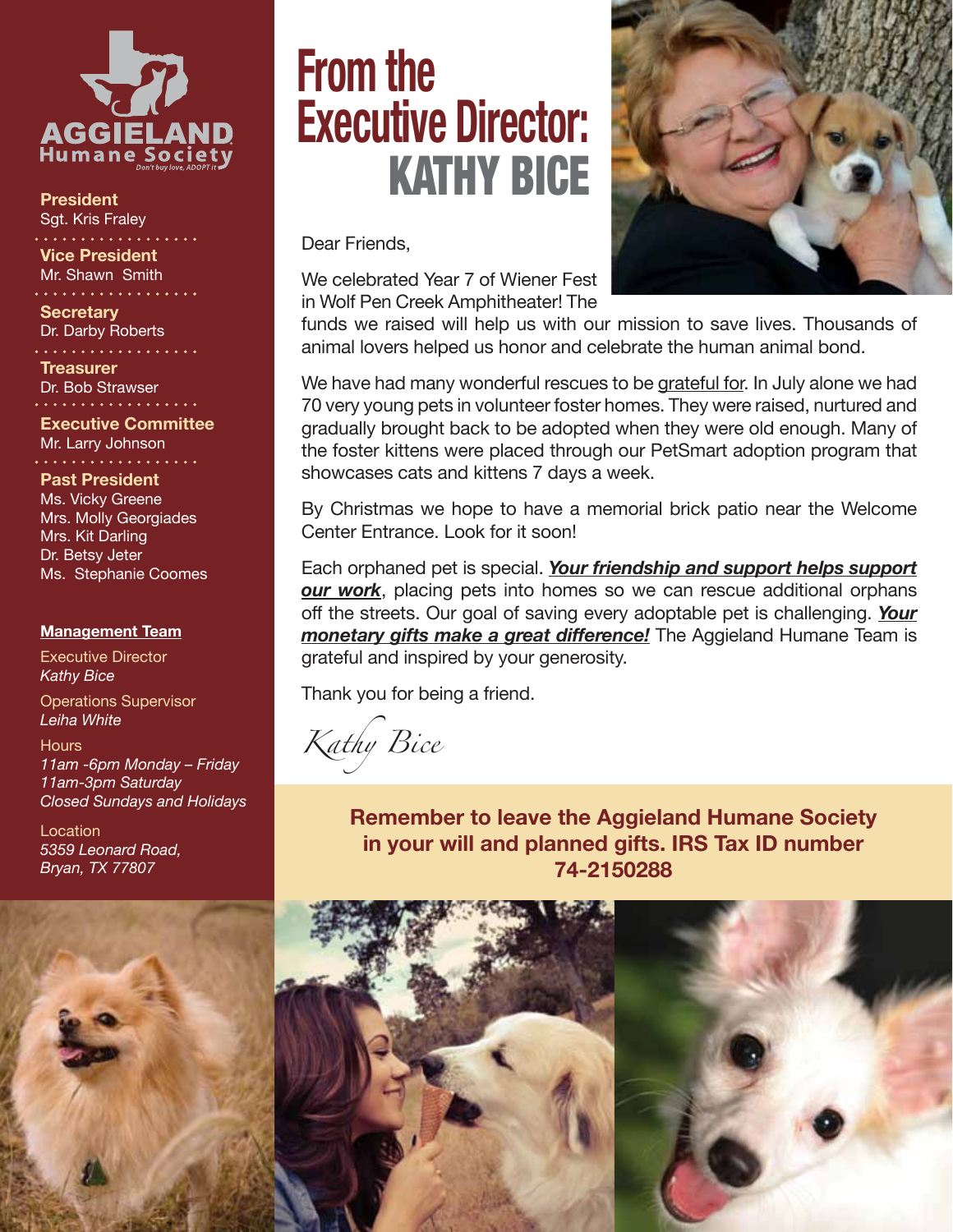# **Success Stories**

*Sport,*

Sport, now Quincy, is a 2-year-old black and tan Mini-Dachshund. Sport found himself at Aggieland Humane Society in early December 2012 after being picked up by Animal Control as a stray. This beautiful, fun-loving boy anxiously waited for a new family for over a month – but none came. See, Sport had heartworms.

So, Sport went to live in a foster home to undergo heartworm treatment. There he spent his days getting healthy, learning to be a very good boy, and re-gaining trust in people. Sport has since been adopted. To read the next chapter of his story, visit our website www.aggielandhumane.org.

If it weren't for our Foster Program, Sport wouldn't have gotten the treatment he needed and may still be sitting in the shelter getting weaker. **It's because of our Foster Parents that heartworm positive dogs can get treated** and recover stressfree, in a loving home. It's because of our Foster Program that sick, shy, scared, or untrained pets are given the opportunity to live in a home environment and become more desirable.

We can only give these chances if foster homes are available. AgHS needs fosters - **sometimes, having an available foster means the difference between life and death**. If you have room in your heart and in your home, consider fostering an adult cat or dog, a puppy or kitten, or a whole litter. We have fostering opportunities of all kinds.





# *Romeo*

Romeo is a young male Chihuahua who weighs less than 4 pounds. He arrived at the shelter with a broken hip. **Even with his painful injury, he was always such a sweet boy.** We were his only hope. He needed a fairly extensive orthopedic surgery to alleviate the pain and allow him to keep his leg.

Thanks to Dr. Nieuwoudt, DVM Ph.D, and the crew at Wellborn Road Veterinary Medical Center, Romeo had a successful surgery. Thanks to donors for his medical treatment, **Romeo now has a chance at a full, productive little Chihuahua life.** It is with your generosity that we could cover Romeo's medical bills and give hope to others like him.

Romeo is a little trooper. He has undergone 10 weeks of rehab in a foster home. He is starting to put weight on his injured leg, he's gained a few ounces and is beginning to play again, but **the best news of all is Romeo has an adopter!** He will go to his forever home once his rehab is over, but for now, he's getting lots of loving from his foster mom and regular visits from his soonto-be mom.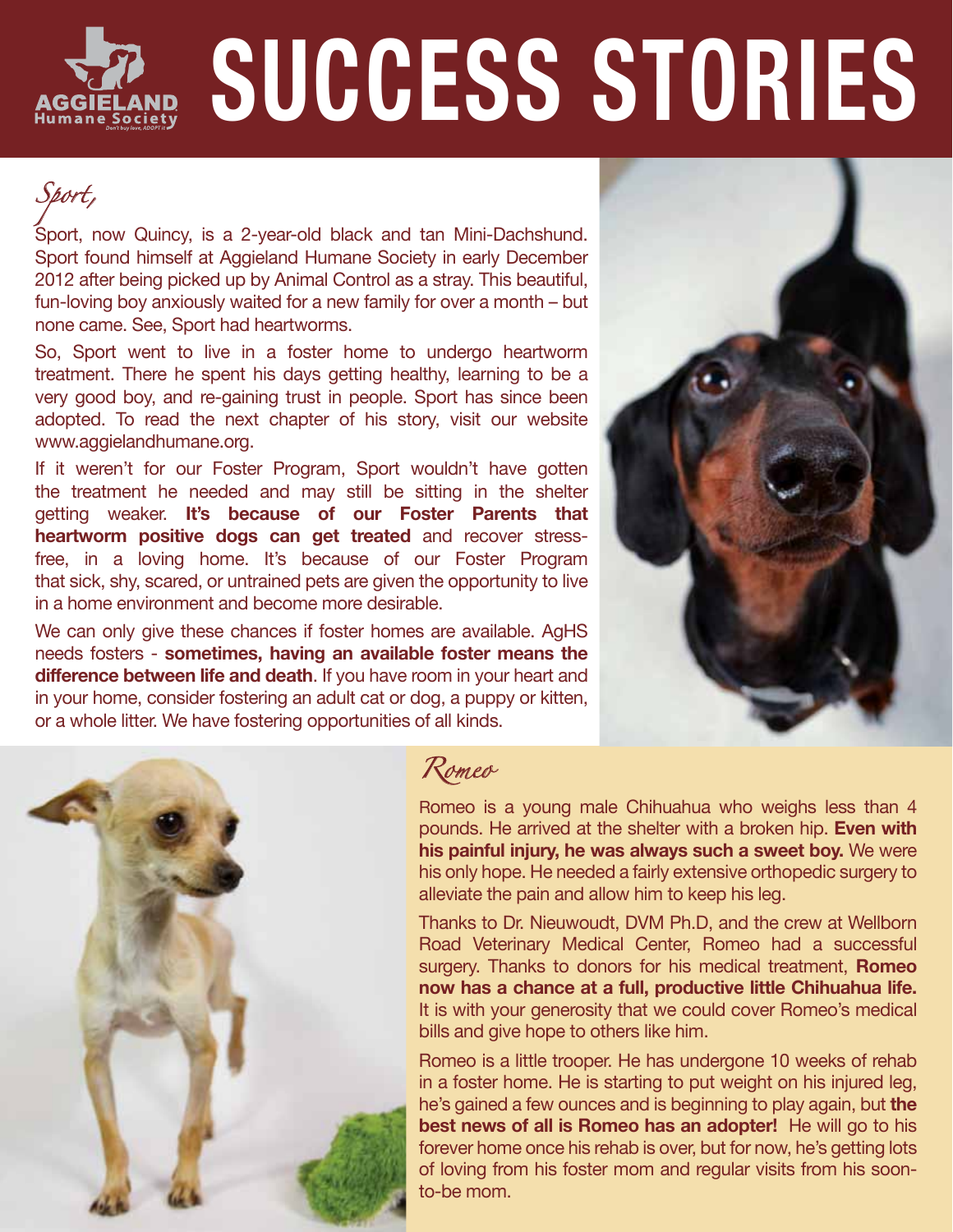# **EVENTS**

**Howl–o-ween Unleashed** Oct. 31 at Aggieland Humane Society 4-6pm

> **Fall In Love Adoptions** Oct. 25 through Nov. 30

**Twelve Strays of Christmas** Dec. 10 until Dec. 24

# *Khloe -* "Pittie Love"

AgHS has been adopting out Pit Bull Terriers for a year now. Two of our first were a mother, daughter pair of beautiful blues. Misty and Khloe came to the shelter as strays. They were both sweet, gentle girls who passed their temperament tests with flying colors. Misty was adopted after three months, but her new family didn't feel they could take on both, so her daughter Khloe was left behind.

A month later and the week before Christmas, a family who frequently visited AgHS spotted the big blue and white girl. Mom said she knew it was meant to be. After an approved application and home inspection, Khloe got to go home with her new family, which included two children to love on her.

Mom sent us a message a week later, "Our little Christmas Miracle! Khloe is a member of the family already....we LOVE her so much and the kids were so excited to come home to an early surprise from Santa. What an amazing dog she is…she was meant for our family and sent from heaven!!"

# **Adopt a Kennel or Condo!**

You, too, can show your support by making a gift to "Adopt a Kennel." Join our board past president Vicky Greene and board secretary Darby Roberts by gifting \$1000 (just \$83.34 monthly) to sponsor a kennel. You can do so online or by mail or phone. When you adopt a kennel, a sign with your name is placed on that kennel for a year, and you receive a quarterly update about the animal in your named space. The funds go to support the animal care operations. Aggielandhumane.org or contact Kathy Bice, Executive Director 979-775-5755 X103.





# *Simba*

While every adoption is celebrated around AgHS, one gets special recognition.

Mr. Simba, a 5- to 7-year-old blond Chow Chow, arrived at the shelter on April 6, 2013. He was featured on KBTX, in The Eagle, and on Facebook a few times. He lived in the kennels with his wooly coat through the Central Texas spring and summer. He turned on his charm at Adopt-a-Thon and at PetSmart Mobile Adoptions. He'd even been through heartworm treatment in a foster home, and finally...his dad saw him! **On August 23, nearly 5 months later, Simba rode off into the sunset with his new dad** on his way to Houston to live with a loving, forever family. His adopter had lived with Chows as a child and knew Simba had to be his. It was a little sad to watch Simba leave, but we couldn't have been happier to see him go. **Hakuna Matata big boy!**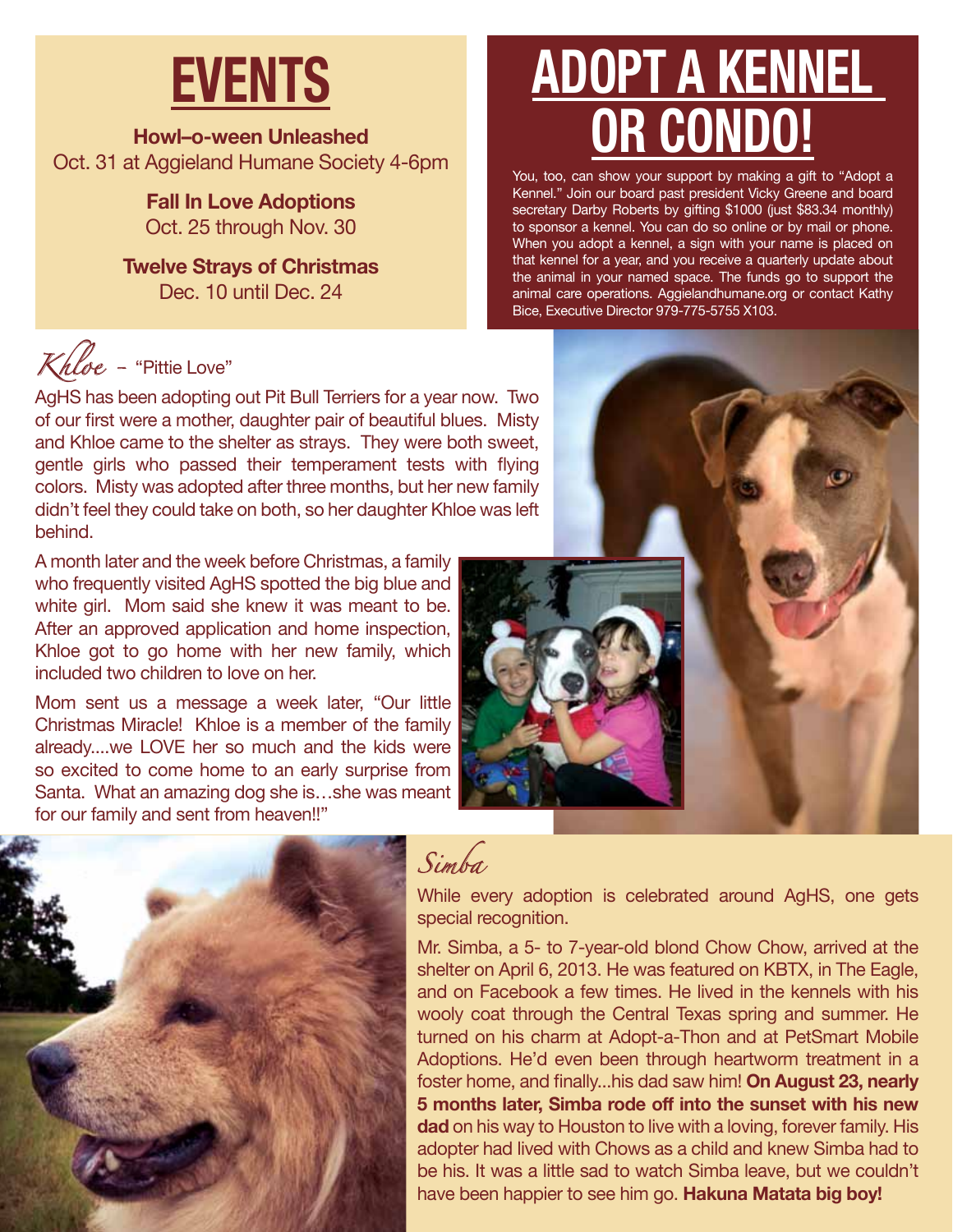# **Transfers Up…On the Road Again**

We hit the road to Houston, Dallas, and Austin to save lives. We are glad that we can find adoption transfer partners in our search to save more lives.

**PUPPY CONDOS a reality!!** A major gift in memory of Tom and Jeanette Henderson has helped us place the small dogs and puppies in cozy condos off the floor in our dog building. What a great tribute to Tom and Jeanette.

### **Special People in our World**

Humanitarian of the Year and Junior Humanitarian of the Year Awards were announced Oct. 5 at Wiener Fest 2013.

#### **Volunteers Recognized**

Our Volunteer and Jr. Volunteer of the Year are recognized at Wiener Fest on the big Stage. Check our website for the "rest of the story."

### **Intern Experience Pays Off**

Every semester we have a minimum of four animal care Interns. Many of our interns and volunteers are gaining experience to apply for grad school or vet school. Leiha White, our operations supervisor, reports that four of our recent interns and volunteers are now in their first year of vet school!

## **Work Study Alive and Well at Aggieland Humane Society**

Students that have Federal Funding for school often qualify for employment as part of Nonprofit Community Service. Last spring semester we had four work study students who had majors that ranged from Aerospace Engineering and Industrial Engineering to Wildlife and Fisheries Sciences! The students gain valuable work place experience, and we gain valuable workforce on a subsidized level. Their assistance benefits you when you see our pets in the Eagle or take a volunteer orientation. Thank you Uncle SAM and Texas A&M University Student Financial Aid office.

### **University Dog Park**

Bark Park Equipment was recently presented to University Dog Park, 300 Park Road, in College Station. We dreamed of dog's parks years ago and now with multiple parks in town, we are happy to share these gifts with pets and their owners in Aggieland. A large sign near the park entrance honors our contributors.



## **Camp Humane**

This summer we hosted our first Camp Humane on the Aggieland Humane Society campus. Forty children between ages 8 and 12 met veterinarians, vet techs, trainers, and groomers. They were photographed with a 20-foot yellow Burmese python, bottle fed baby goats, washed big dogs, met search and rescue dogs, and completed craft projects. We had a variety of volunteer camp counselors and a Texas certified elementary school teacher who ran the three sessions with the goal of enriching the children's empathy and respect for all animals. We are making plans to host multiple camps next spring and summer.



#### **Need meeting space? We've got it!**

**Aggieland Humane Society has meeting rooms available for rent in the Whitney Abt Center as well as outdoors areas adjacent to that special cabin.**

**Consider having your wedding photos taken under our oak trees with your own horse or hosting a meeting, lunch, or birthday party at the Aggieland Humane Society. Contact Kathy Bice at (979) 775 5755 ext. 103 or email info@aggielandhumane.org.**